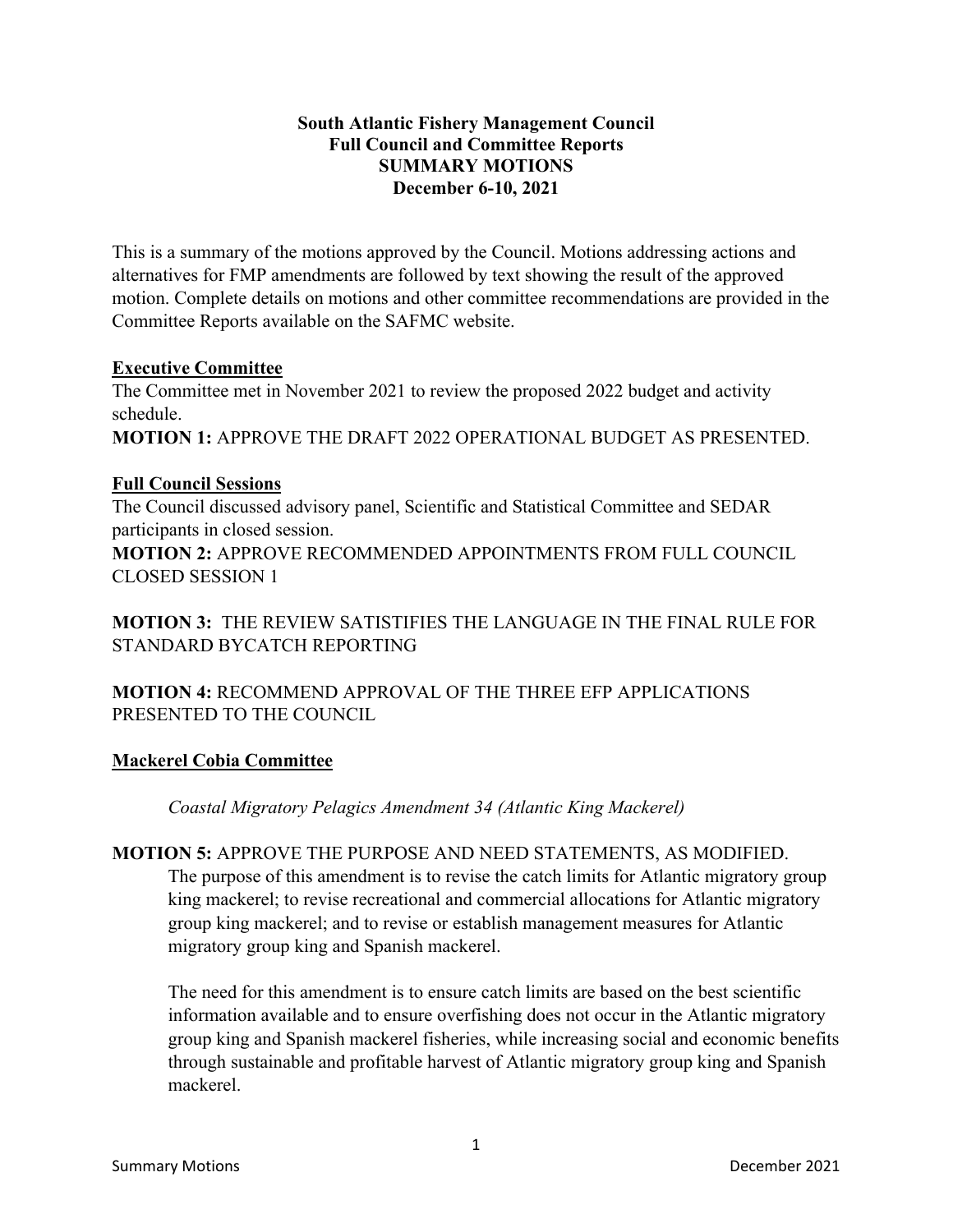# **MOTION 6**: APPROVE THE EDITS FOR ACTION 1.

**Action 1.** Revise the acceptable biological catch, total annual catch limit and annual optimum yield for Atlantic migratory group king mackerel

**Alternative 1 (No Action)**. Retain the acceptable biological catch, total annual catch limit and annual optimum yield for Atlantic migratory group king mackerel as implemented in 2017 by Amendment 26 to the Fishery Management Plan for Coastal Migratory Pelagic Resources of the Gulf of Mexico and Atlantic Regions. The current catch levels are inclusive of recreational estimates from the Marine Recreational Information Program's Coastal Household Telephone Survey.

**Alternative 2.** Revise the acceptable biological catch, total annual catch limit and annual optimum yield for Atlantic migratory group king mackerel, based on the acceptable biological catch recommendation from the South Atlantic Fishery Management Council's Scientific and Statistical Committee. The total annual catch limit and annual optimum yield are equal to the **recommended** acceptable biological catch level. The recommended acceptable biological catch level is inclusive of recreational estimates from the Marine Recreational Information Program's Fishing Effort Survey.

| <b>Fishing Year</b> | Alternative 2 (ACL=ABC) (lbs) |
|---------------------|-------------------------------|
| 2022/2023           | 32,800,000                    |
| 2023/2024           | 28,400,000                    |
| 2024/2025           | 25,400,000                    |
| 2025/2026           | 23,300,000                    |
| $2026/2027+$        | 21,800,000                    |

**South Atlantic and Gulf Council Preferred Alternative 3.** Revise the acceptable biological catch, total annual catch limit and annual optimum yield for Atlantic migratory group king mackerel, based on the acceptable biological catch recommendation from the South Atlantic Fishery Management Council's Scientific and Statistical Committee. The total annual catch limit and annual optimum yield are equal to 95% of the **recommended** acceptable biological catch level. The recommended acceptable biological catch level is inclusive of recreational estimates from the Marine Recreational Information Program's Fishing Effort Survey.

| <b>Fishing Year</b> | Alternative 3 (ACL=95%ABC) (lbs) |
|---------------------|----------------------------------|
| 2022/2023           | 31,635,000                       |
| 2023/2024           | 27,075,000                       |
| 2024/2025           | 24,130,000                       |
| 2025/2026           | 22,135,000                       |
| 2026/2027+          | 20,710,000                       |

**Alternative 4.** Revise the acceptable biological catch, total annual catch limit and annual optimum yield for Atlantic migratory group king mackerel, based on the acceptable biological catch recommendation from the South Atlantic Fishery Management Council's Scientific and Statistical Committee. The total annual catch limit and annual optimum yield are equal to 90% of the **recommended** acceptable biological catch level. The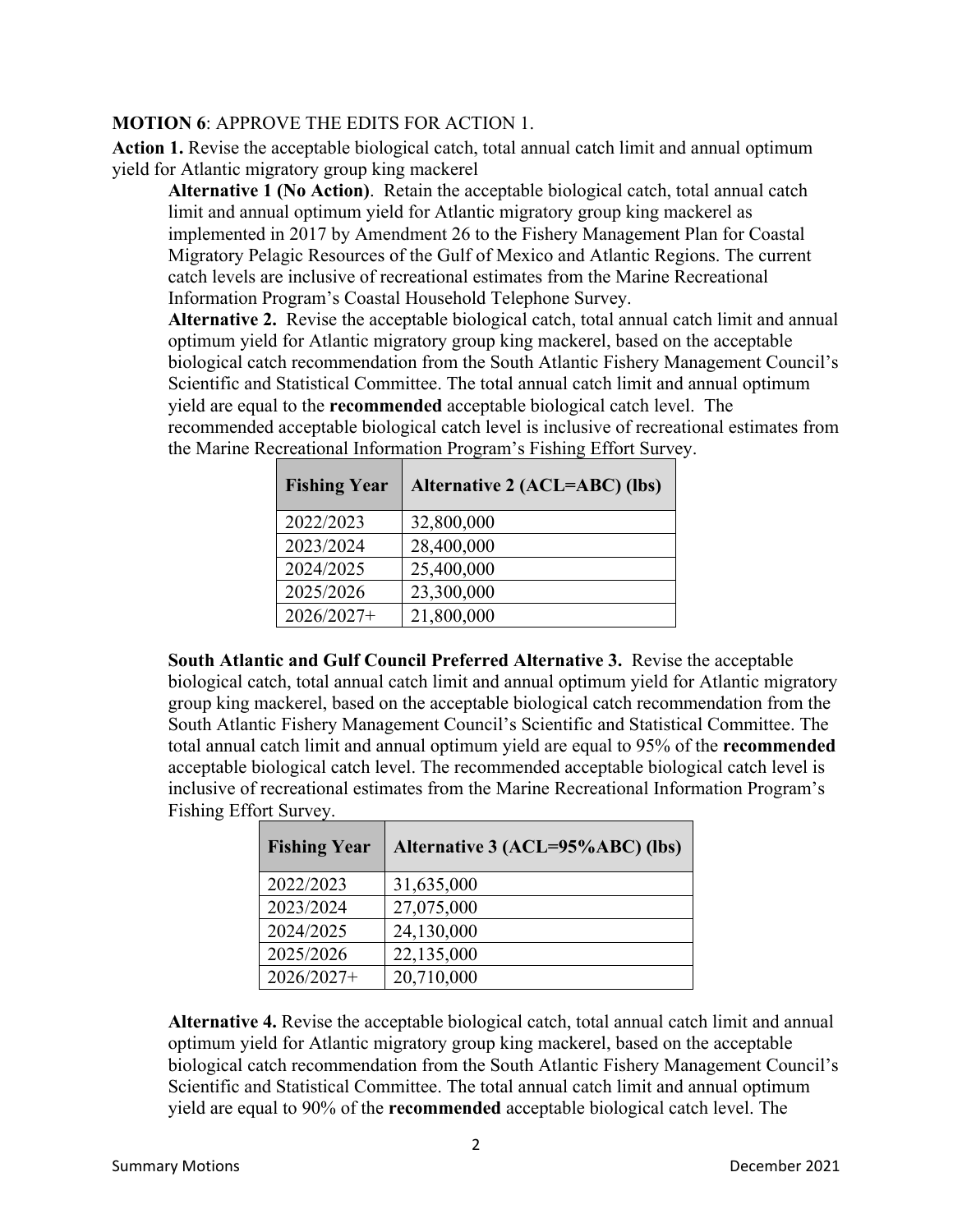| <b>Fishing Year</b> | Alternative 4 (ACL=90%ABC) (lbs) |
|---------------------|----------------------------------|
| 2022/2023           | 29,970,000                       |
| 2023/2024           | 25,650,000                       |
| 2024/2025           | 22,860,000                       |
| 2025/2026           | 20,970,000                       |
| $2026/2027+$        | 19,620,000                       |

recommended acceptable biological catch level is inclusive of recreational estimates from the Marine Recreational Information Program's Fishing Effort Survey.

**Alternative 5.** Revise the acceptable biological catch, total annual catch limit and annual optimum yield of Atlantic migratory group king mackerel, based on the acceptable biological catch recommendation from the South Atlantic Fishery Management Council's Scientific and Statistical Committee. The total annual catch limit and annual optimum yield are equal to the constant catch level of 21,800,000 pounds. The recommended acceptable biological catch level is inclusive of recreational estimates from the Marine Recreational Information Program's Fishing Effort Survey.

| <b>Fishing Year</b> | <b>Alternative 5 (lbs)</b> |
|---------------------|----------------------------|
| 2022/2023           | 21,800,000                 |
| 2023/2024           | 21,800,000                 |
| 2024/2025           | 21,800,000                 |
| 2025/2026           | 21,800,000                 |
| 2026/2027+          | 21,800,000                 |

# **MOTION 7**: APPROVE THE RECOMMENDED CHANGES FOR ACTION 3

**Action 3.** Revise the recreational annual catch target for Atlantic migratory group king mackerel. **Alternative 1 (No Action)**. Revise the recreational annual catch target to reflect the updated recreational annual catch limit level. The recreational annual catch target equals sector ACL[(1-PSE) or 0.5, whichever is greater].

**Alternative 2.** Revise the recreational annual catch target to reflect the updated recreational annual catch limit. The recreational annual catch target equals 90% sector  $ACL$ .

**Alternative 3.** Revise the recreational annual catch target to reflect the updated recreational annual catch limit. The recreational annual catch target equals 85% sector ACL.

**MOTION 8**: SELECT ALTERNATIVE 1 (NO ACTION) AS PREFERRED UNDER ACTION 3 IN CMP AMENDMENT 34.

**Action 3.** Revise the recreational annual catch target for Atlantic migratory group king mackerel. **Alternative 1 (No Action)**. Revise the recreational annual catch target to reflect the updated recreational annual catch limit level. The recreational annual catch target equals sector ACL[(1-PSE) or 0.5, whichever is greater].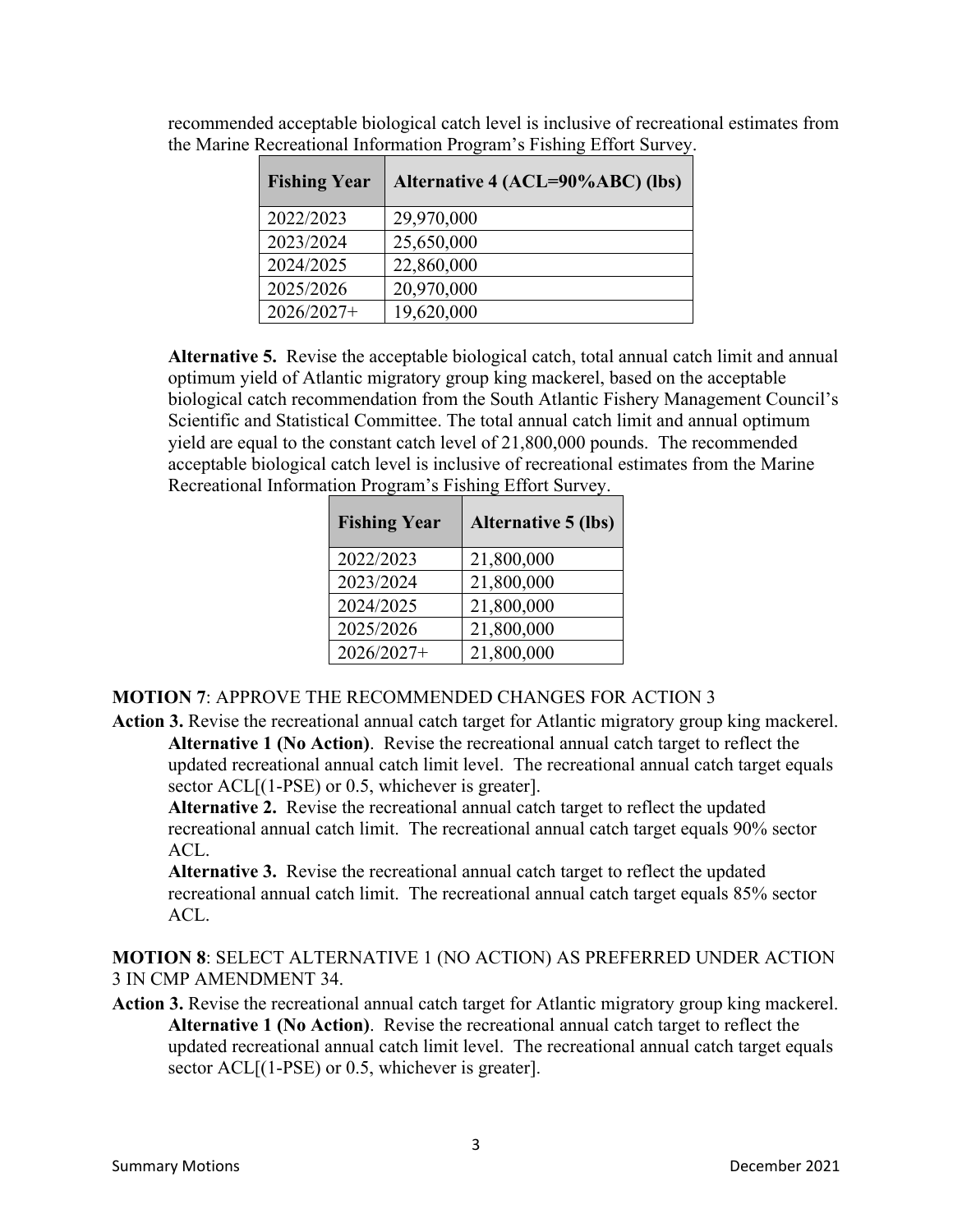#### **MOTION 9**: CHANGE THE PREFERRED ALTERNATIVE TO ALTERNATIVE 1 (NO ACTION) UNDER ACTION 5

**Action 5.** Reduce the minimum size limit for recreational harvest of Atlantic migratory group king mackerel.

**Alternative 1 (No Action).** The minimum size limit for recreational harvest of Atlantic migratory group king mackerel is 24-inches fork length.

**MOTION 10**: CHANGE THE PREFERRED TO ALTERNATIVE 1 (NO ACTION) UNDER ACTION 6

**Action 6.** Reduce the minimum size limit for commercial harvest of Atlantic migratory group king mackerel.

**Alternative 1 (No Action).** The minimum size limit for commercial harvest of Atlantic migratory group king mackerel is 24-inches fork length. Commercial fishermen may possess undersized king mackerel in quantities not exceeding 5 percent, by weight, of the king mackerel on board.

#### **MOTION 11**: SELECT ALTERNATIVE 2, SUB-ALTERNATIVES 2A AND 2B AS PREFERRED UNDER ACTION 7

**Action 7.** Modify the recreational requirement for Atlantic migratory group king mackerel and Spanish mackerel to be landed with heads and fins in intact.

**Alternative 2.** Cut-off (damaged) fish caught under the recreational bag limit, that comply with the minimum size limits, may be possessed, and offloaded ashore.

**Sub-alternative 2a.** Atlantic migratory group king mackerel

**Sub-alternative 2b.** Atlantic migratory group Spanish mackerel

# **MOTION 12:** SEND ACTIONS 5 AND 6 TO THE CONSIDERED BUT REJECTED APPENDIX

**Action 5.** Reduce the minimum size limit for recreational harvest of Atlantic migratory group king mackerel.

Action 6. Reduce the minimum size limit for commercial harvest of Atlantic migratory group king mackerel.

*Coastal Migratory Pelagics Amendment 32 (Gulf Cobia)*

**MOTION 13**: APPROVE COASTAL MIGRATORY PELAGICS AMENDMENT 32 FOR FORMAL SECRETARIAL REVIEW AND DEEM THE CODIFIED TEXT AS NECESSARY AND APPROPRIATE. GIVE STAFF EDITORIAL LICENSE TO MAKE ANY NECESSARY EDITORIAL CHANGES TO THE DOCUMENT/CODIFIED TEXT AND GIVE THE COUNCIL CHAIR AUTHORITY TO APPROVE THE REVISIONS AND RE-DEEM THE CODIFIED TEXT.

*Coastal Migratory Pelagics Amendment 33 (Gulf King Mackerel)*

**MOTION 14:** MOVE ALTERNATIVE 3 IN ACTION 2 TO THE CONSIDERED BUT REJECTED APPENDIX.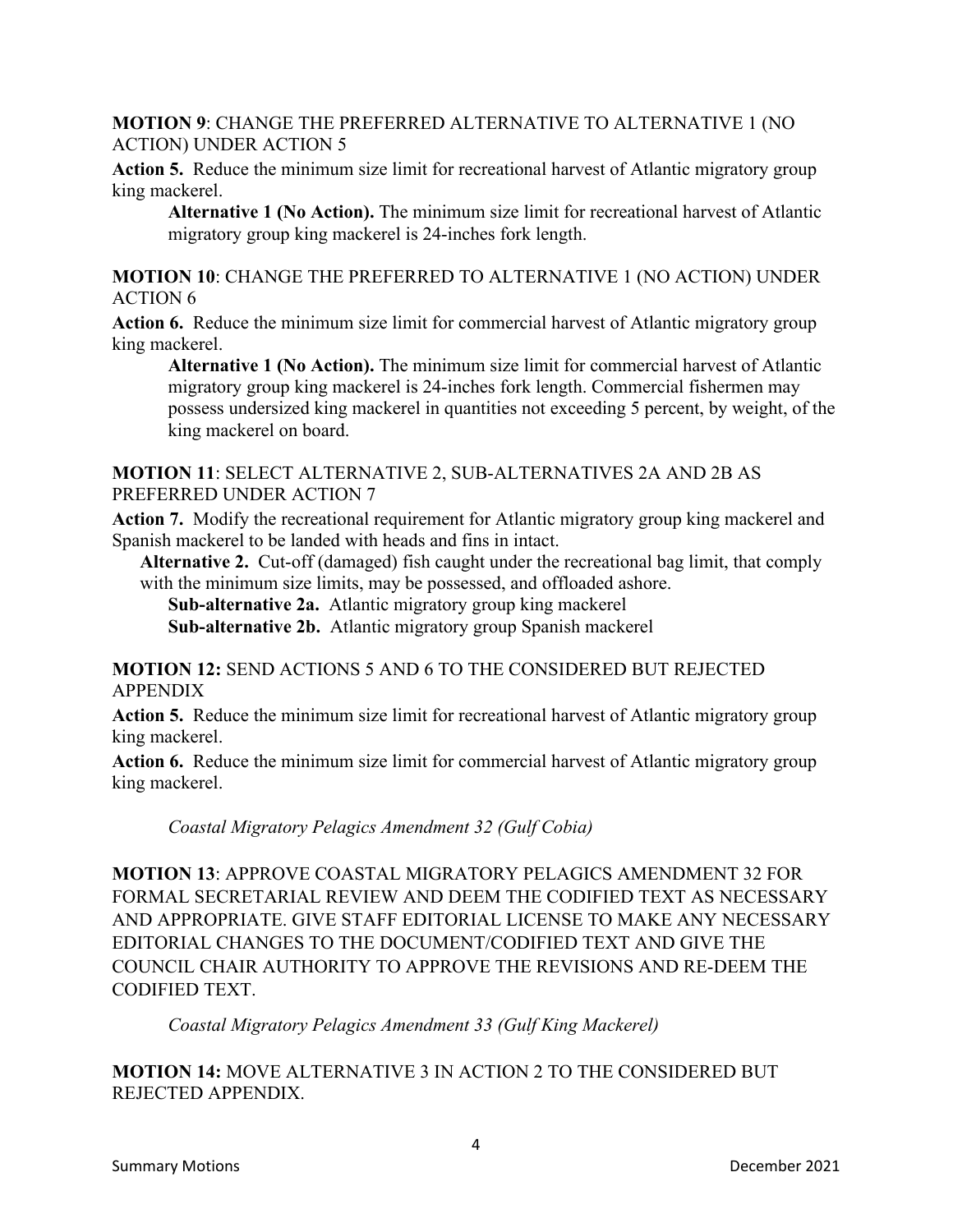**Action 2 –** Modify the Sector Allocation and Commercial Zone Quotas for Gulf King Mackerel. **Alternative 3:** Modify the sector allocation for Gulf king mackerel by reallocating to the commercial sector a percentage of the average difference between the total landings from the 2010/2011 through 2019/2020 fishing years using MRIP-FES data and the total projected ACL for 2023/2024 from Action 1.

**Option 2a:** 25% of the average difference **Option 2b:** 50% of the average difference **Option 2c:** 75% of the average difference **Option 2d:** 100% of the average difference

**MOTION 15:** ADOPT THE FOLLOWING TIMING AND TASKS:

- 1. Bring Action 7 (cut/damaged fish) in Coastal Migratory Pelagics Amendment 34 to the Law Enforcement Advisory Panel for discussion at their upcoming meeting.
- 2. Prepare Coastal Migratory Pelagics Amendment 34 for consideration of final action at the March 2022 Council meeting.
- 3. Work with Gulf Council staff to prepare Coastal Migratory Pelagics Amendment 32 for transmittal to the Secretary of Commerce.
- 4. Work with Gulf Council staff, as needed, to continue work on Coastal Migratory Pelagics Amendment 33.

#### **Snapper Grouper Committee**

*Snapper Grouper Amendments 51 (Snowy Grouper), 52 (Golden Tilefish), 53 (Gag)*

**MOTION 16:** APPROVE AMENDMENT 51 (SNOWY GOUPER) FOR SCOPING.

**MOTION 17:** APPROVE AMENDMENT 52 (CATCH LEVEL ADJUSTMENTS AND ALLOCATIONS FOR GOLDEN TILEFISH) FOR SCOPING.

**MOTION 18:** ADD AN ACTION TO ADJUST THE RECREATIONAL BAG LIMIT FOR BLUELINE TILEFISH. ADD THIS ACTION AND THE ACTION TO MODIFY RECREATIONAL AMs TO AMENDMENT 52 (GOLDEN TILEFISH). INTENT TO CONDUCT SCOPING IN WINTER 2022.

# **MOTION 19:** APPROVE AMENDMENT 53 (GAG) FOR SCOPING.

*Snapper Grouper Amendment 49 (Greater Amberjack)*

# **MOTION 20:** REMOVE ACTION 1, ALTERNATIVE 5 FROM FURTHER CONSIDERATION.

**Action 1.** Revise the greater amberjack total annual catch limit and annual optimum yield **Alternative 5**. Revise the total annual catch limit and annual optimum yield for greater amberjack. For the 2022/2023 season through the 2024/2025 season, set the total annual catch limit and annual optimum yield equal to the middle value of the updated acceptable biological catch projected for 2022/2027. For the 2025/2026 season through the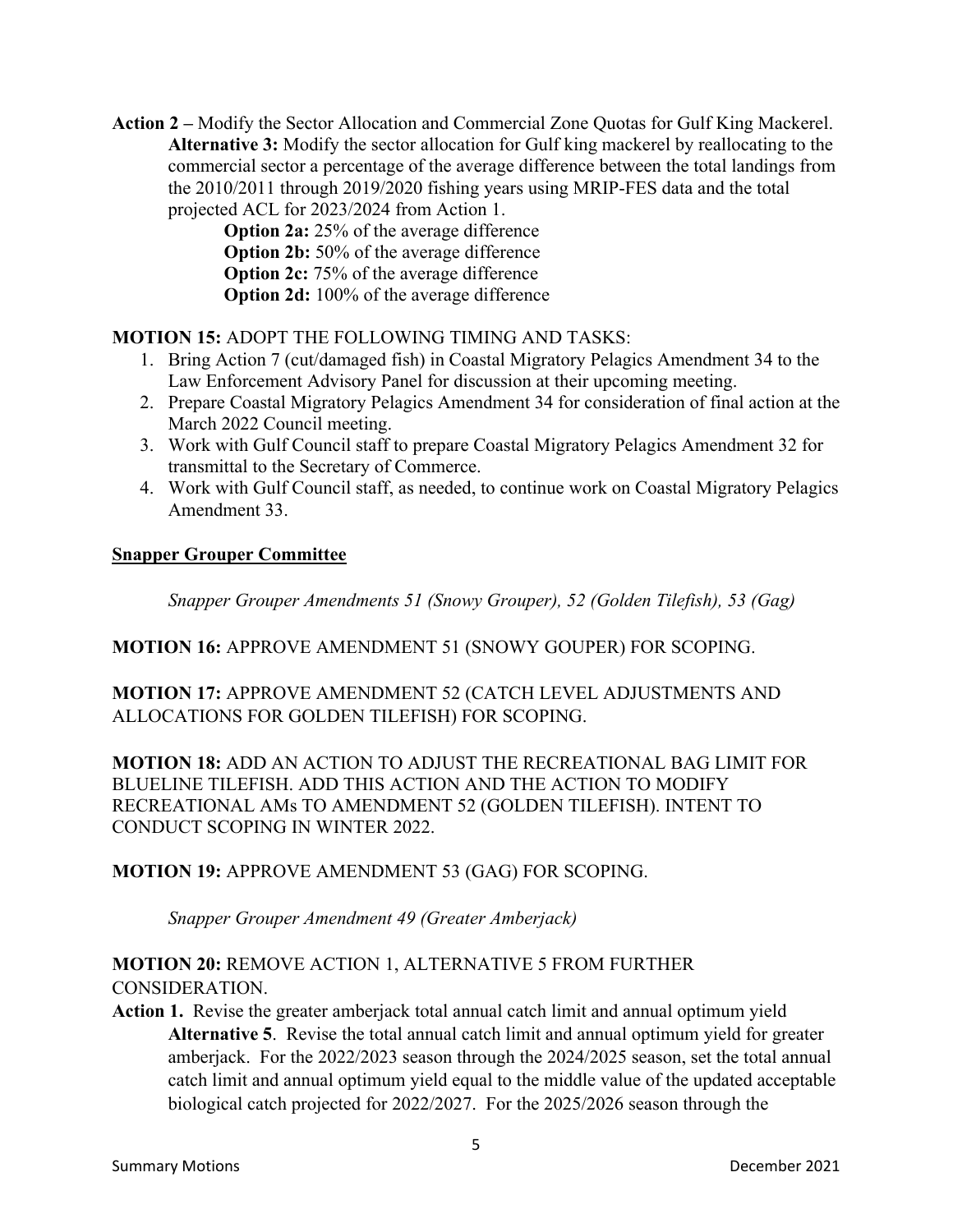2026/2027 season, set the total annual catch limit and annual optimum yield equal to the updated acceptable biological catch. The 2026/2027 total annual catch limit and annual optimum yield would remain in place until modified.

| <b>Fishing Year</b> | <b>Total ACL (lbs ww)</b> |
|---------------------|---------------------------|
| 2022/2023           | 2,818,000                 |
| 2023/2024           | 2,818,000                 |
| 2024/2025           | 2,818,000                 |
| 2025/2026           | 2,699,000                 |
| $2026/2027+$        | 2,669,000                 |

# **MOTION 21:** SELECT ALTERNATIVE 1 (NO ACTION) AS THE PREFERRED ALTERNATIVE FOR ACTION 2.

**Action 2.** Revise the greater amberjack sector allocations and sector annual catch limits **Alternative 1 (No Action)**. Retain the current commercial sector and recreational sector allocations as 40.66% and 59.34%, respectively, of the revised total annual catch limit for greater amberjack. Apply these percentages to the revised total annual catch limit. The percentages are based on applying the formula of sector annual catch limit = ((mean landings  $2006-2008$ <sup>\*</sup> $(0.5)$  + ((mean landings 1986-2008)<sup>\*</sup> $(0.5)$  to the landings dataset used in the Comprehensive Annual Catch Limit Amendment (Amendment 25 to the Fishery Management Plan for the Snapper Grouper Fishery of the South Atlantic Region) that included recreational estimates from the Marine Recreational Fisheries Statistics Survey.

| Year       | <b>Total ACL</b><br>(lbs ww) | Commercial<br>$ACL^*$<br>(lbs gw) | <b>Commercial</b><br><b>Season 1</b><br>Quota<br>(lbs gw) | <b>Commercial</b><br><b>Season 2</b><br>Quota**<br>(lbs gw) | Recreational<br><b>ACL</b><br>(lbs ww) |
|------------|------------------------------|-----------------------------------|-----------------------------------------------------------|-------------------------------------------------------------|----------------------------------------|
| 2022/2023  | 4,380,000                    | 1,712,412                         | 1,027,447                                                 | 684,965                                                     | 2,599,092                              |
| 2023/2024  | 3,233,000                    | 1,263,979                         | 758,387                                                   | 505,591                                                     | 1,918,462                              |
| 2024/2025  | 2,818,000                    | 1,101,730                         | 661,038                                                   | 440,692                                                     | 1,672,201                              |
| 2025/2026  | 2,699,000                    | 1,055,205                         | 633,123                                                   | 422,082                                                     | 1,601,587                              |
| 2026/2027+ | 2,669,000                    | 1,043,476                         | 626,086                                                   | 417,391                                                     | 1,583,785                              |

\*The total annual catch limit (ACL) is allocated in pounds whole weight (lbs ww) to the commercial and recreational sectors. The commercial allocation is then converted to pounds gutted weight (lbs gw) for regulatory use in the commercial ACL and seasonal quotas.

\*\*Any remaining quota from commercial Season 1 (March-August) transfers to Season 2 (September-February). Remaining quota from Season 2 is not carried forward.

# **MOTION 22:** ADD AN ALTERNATIVE TO ACTION 3 TO INCREASE THE RECREATIONAL MINIMUM SIZE LIMIT TO 30 INCHES FORK LENGTH.

**Action 3.** Increase the recreational minimum size limit for greater amberjack

**Alternative 4.** Increase the recreational minimum size limit to 30 inches fork length.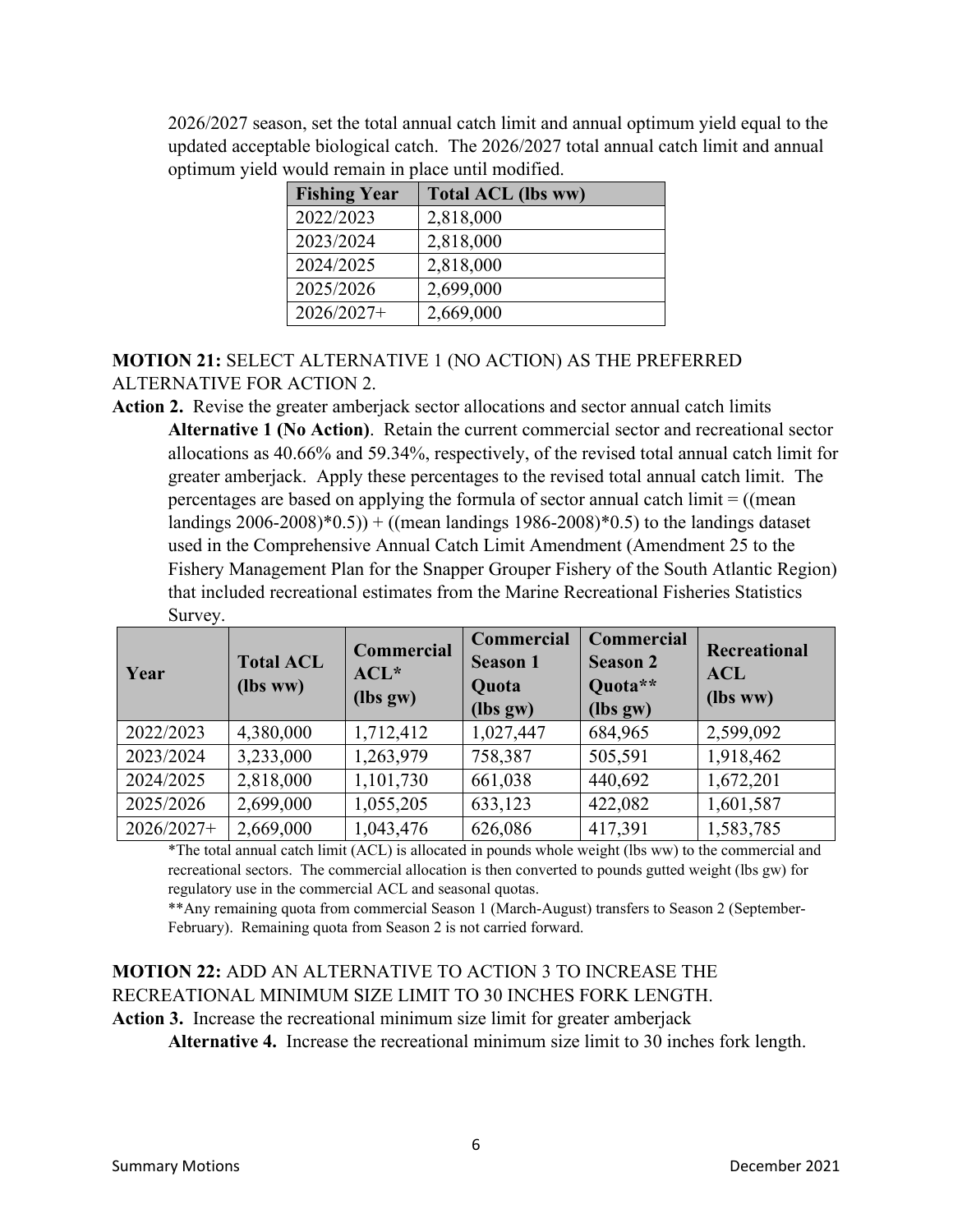**MOTION 23:** SELECT THE ALTERNATIVE FOR 30 INCHES FORK LENGTH FOR THE RECREATIONAL MINIMUM SIZE LIMIT AS THE PREFERRED ALTERNATIVE FOR ACTION 3.

**Action 3.** Increase the recreational minimum size limit for greater amberjack **Alternative 4.** Increase the recreational minimum size limit to 30 inches fork length.

**MOTION 24:** ADD AN ALTERNATIVE TO ACTION 4 TO DECREASE THE COMMERCIAL MINIMUM SIZE LIMIT TO 30 INCHES FORK LENGTH.

**Action 4.** Reduce the commercial minimum size limit for greater amberjack **Alternative 4.** Reduce the commercial minimum size limit to 30 inches fork length.

**MOTION 25:** SELECT THE ALTERNATIVE FOR 30 INCHES FORK LENGTH FOR THE COMMERCIAL MINIMUM SIZE LIMIT AS THE PREFERRED ALTERNATIVE FOR ACTION 4.

**Action 4**. Reduce the commercial minimum size limit for greater amberjack **Alternative 4.** Reduce the commercial minimum size limit to 30 inches fork length.

**MOTION 26:** EDIT ACTION 5 TO PERTAIN TO BOTH COMMERCIAL SEASONS AND ADD ALTERNATIVES FOR 1,500, 2,000, AND 2,500 POUNDS FOR EACH OF COMMERCIAL SEASONS 1 AND 2.

**Action 5.** Increase the Season 2 commercial trip limit for greater amberjack

**MOTION 27:** SELECT ALTERNATIVE 2 UNDER ACTION 7 AS THE PREFERRED ALTERNATIVE.

**Action 7.** Remove recreational annual catch targets from the Snapper Grouper Fishery Management Plan

**Alternative 2**. Remove recreational annual catch targets for species managed under the Fishery Management Plan for the Snapper Grouper Fishery of the South Atlantic Region.

# **MOTION 28:** ADD AN ALTERNATIVE TO THE ACTION THAT CONSIDERS THE APRIL SPAWNING CLOSURE TO REMOVE THE CLOSURE.

*Snapper Grouper Amendment 50 (Red Porgy)*

**MOTION 29:** APPROVE ALL ACTIONS AS MODIFIED IN SNAPPER GROUPER AMENDMENT 50.

# **MOTION 30:** DIRECT STAFF TO DO THE FOLLOWING:

- Compile information or analyses to inform whether a demonstrable change in recreational releases can be estimated, such that it could be used in estimation of the ABC, by potential management changes.
- Conduct informal scoping for the Release Mortality Reduction Framework Amendment